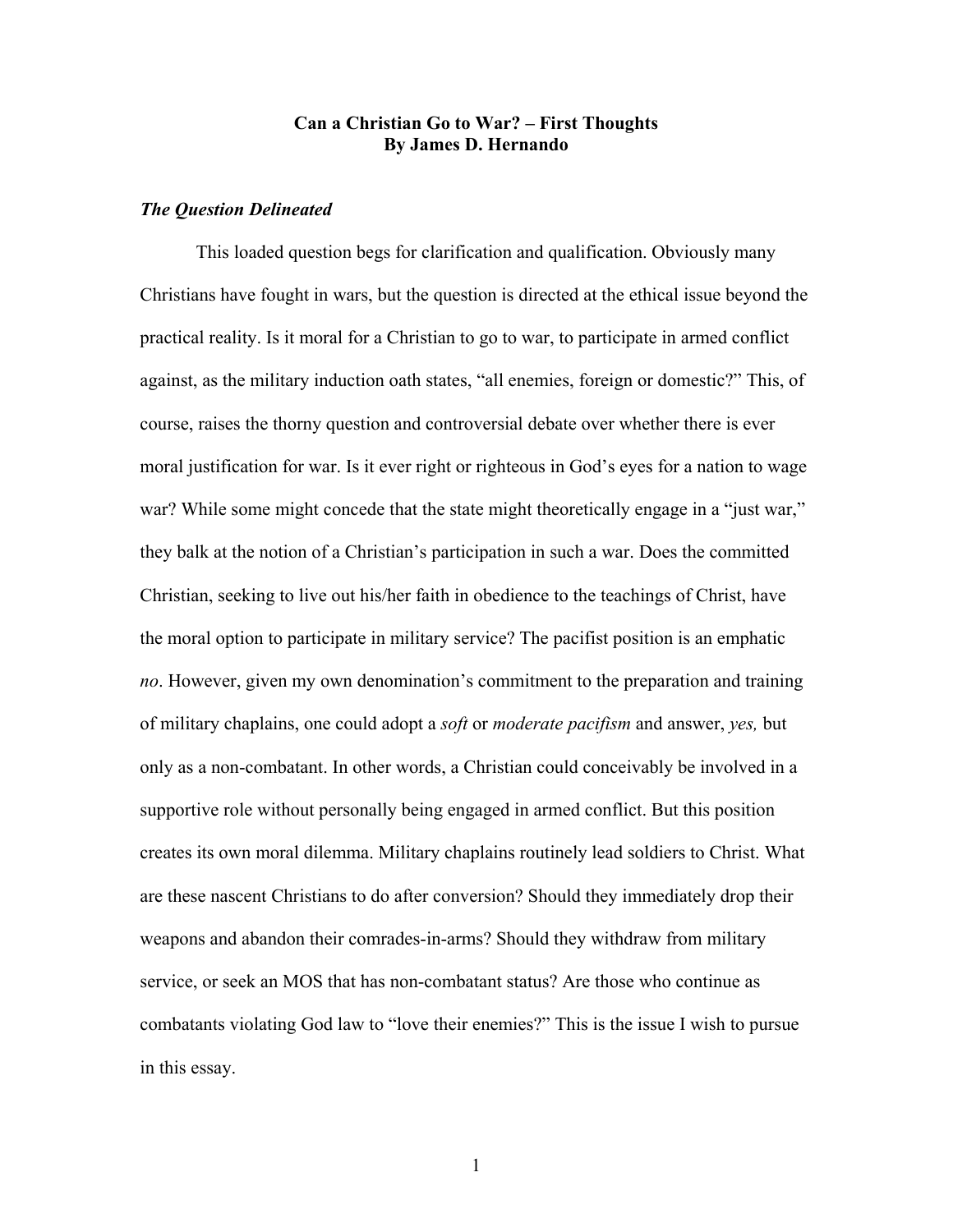# The Question Qualified

 Let me begin by stating up front that the prospect of taking a human life should be viewed by Christians as a grave matter of the weightiest moral significance. Human life is created in the image of God (Gen. 1:26-27) and valued by God beyond all else in his creation.<sup>1</sup> With respect to no other animate creature than man does the Scripture explicitly state that God imparted his creative breath resulting in a "living being" (nephesh hayah -Gn 2:7). This points not only to the uniqueness of humanity's creation, but its unparalleled dignity among God's creation. Therefore, I support the right of conscience for anyone to refuse military service on moral grounds or religious principle. Our own government respects that right and makes provision and exemption for conscientious objectors. However, it is one thing to state what one cannot do in response to his or her private conscience before God, and quite another to assert that it is never God's will for a Christian to do something.

 The unvarnished question at hand was couched in the provocative chapter title, "Can a Christian kill?" in a popular book on Christian ethics.<sup>2</sup> When I read that chapter, I was struck by the simplicity of the logic. Jesus' commandment to his followers is "love your enemies." Killing your enemies is not a loving act; therefore, killing is never God's will. Setting aside the obvious fact that God commanded (according to the Old Testament) Israel to kill her enemies during the conquest of Caanan, this logic is still problematic. True, such warfare was necessary to secure God's covenant people in the land promised to Abraham. It is also true that such security was necessary for Israel to

 1 See Gen 1:26-27; cf. Heb 2:6-7

<sup>&</sup>lt;sup>2</sup> See Tony Campolo, 20 Hot Potatoes Christians Are Afraid to Touch (Dallas: Word Publishers, 1988), 163-69.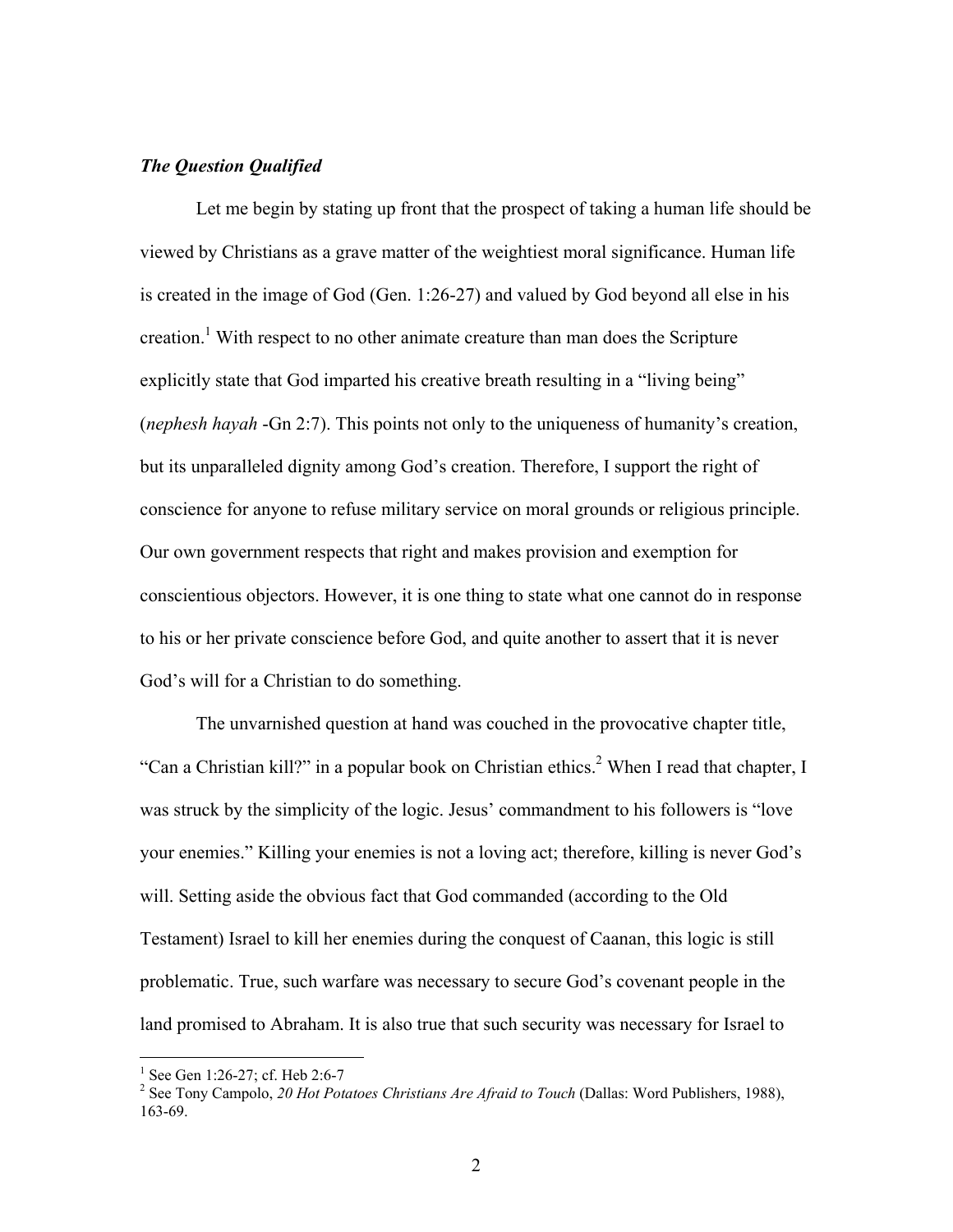survive if eventually it was to provide God's Messiah, the savior of the world (Jn 4:42). But pacifists quickly note that such conduct belongs to the Old Testament. The Church is not a theocracy - a geo-political nation, awaiting God's eschatological savior. The Messiah has come and brought redemption to the world. Jesus came and brought a new law, the law of love which does not include killing one's enemies. We are to be guided by a higher ethic than that of the Old Testament. Jesus' teaching supersedes that of the Law, which, in fact, is fulfilled in the law of love (Gal 5:4).

 At first glance, this logic seems unassailable. However, it suffers from reduction and a faulty premise. First, it does not consider what Jesus taught elsewhere by words and example that does not allow for an absolutist interpretation of an isolated command. Furthermore, Jesus committed his teaching to the Apostles who were to be the authoritative bearers and interpreters of his teaching. For example, he chose and appointed Paul to be the apostle to the Gentiles (Ac 9:15). Consequently, we cannot afford to ignore their teaching when Christ himself promised them the provision of the Holy Spirit for that very purpose (Jn 15:26-27; 16:13-15).

 Second, the logic problematically assumes that all killing is of the same order. Implied is that "killing is killing," morally wrong and violates the  $6<sup>th</sup>$  commandment. But such an assumption ignores the obvious distinction between "killing" (Heb. *harag* – kill, slay), which sometimes God not only commands but promises as judgment (e.g., Ex 22:24), and "murder" (Heb. *ratsach* –murder, slay) which He clearly condemns (Ex 20:14). This prohibition against murder is directed at a certain kind of killing, one that is malevolently motivated and characterized as the shedding of innocent blood (Dt 19:10)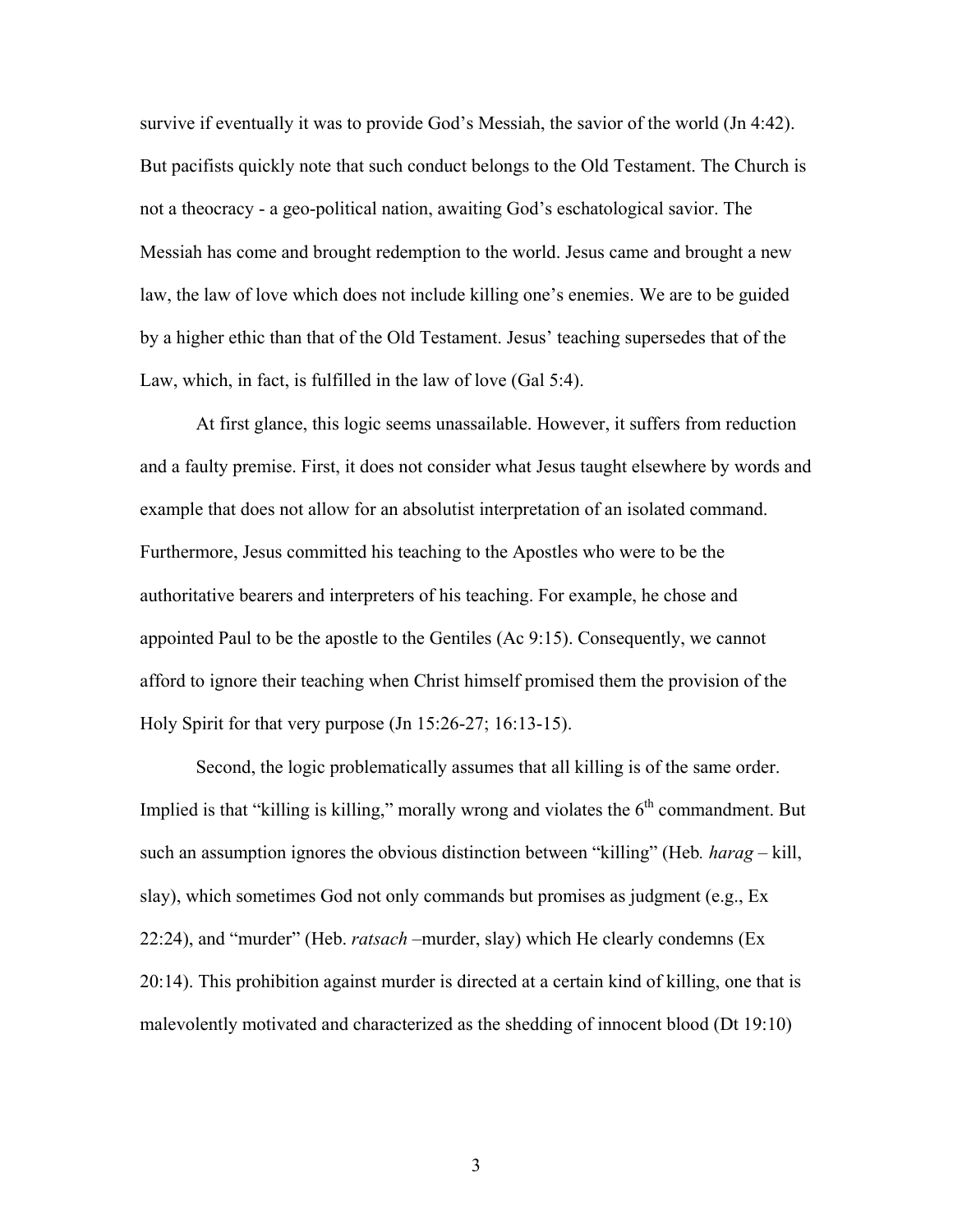Furthermore, and most problematic for some, is the possibility that some killing could be properly motivated by love not hate and thus *serve*, rather than violate the will of God.

Brutal crimes in recent history illustrate this painful possibility. On October  $2<sup>nd</sup>$  of this year (2006), Charles Carl Roberts IV entered a one-room Amish school house in West Nickel Mines, PA and opened fired on a classroom of young girls, all under the age of 13. Three died instantly. Four more died later in the hospital. The gunman eventually killed himself. Let's for a moment construct two fictional scenarios. Suppose a Christian policeman was out on patrol and happened by the school house. Upon hearing the first shots, he rushes in and sees the assailant leveling his weapon at the head of a seven year old Amish girl. Without hesitation he aims his weapon and shoots the gunman, killing him. We need to soberly ask whether such an action 1) could have been motivated by selfless love, and 2) whether such a killing itself did not serve a loving purpose – the protection of innocent human life. Now, let us imagine that the same armed policeman sees young boys running from the schoolhouse and decides to investigate. He hears the first shots from an automatic weapon. Through a window he observes the gunman walking down a center aisle and methodically firing at helpless school girls lined up at the blackboard. The Christian policeman retreats to his squad car, reports the shootings and calls for back-up. Intuitively many will sense outrage and the immorality inherent in such non-action. But why should they if all killing is morally wrong - a violation of the  $6<sup>th</sup>$  commandment? To appeal to the incongruity of a "Christian" police officer is to assert that no Christian should ever occupy a position of the state that might require them to protect and defend human life by using deadly force. It is this controversial hypothesis I would like to address and begin to test against the tenor of scriptural teaching. To do so I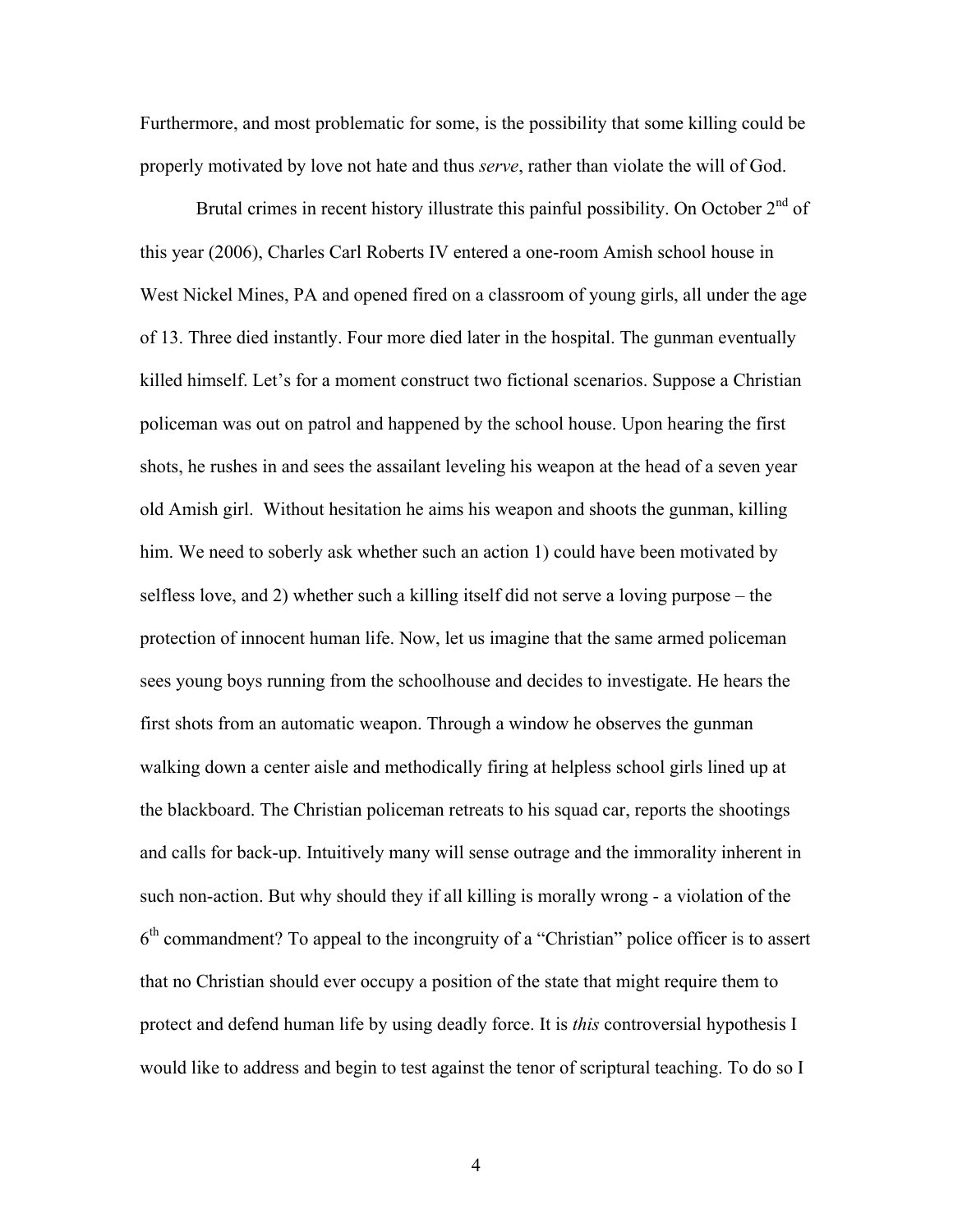have chosen to focus on the viability of such a position in light of the implicit teaching found in connection with John the Baptist, Jesus, and Peter. Subsequently I would like to examine the explicit teaching of Paul in the  $13<sup>th</sup>$  chapter of Romans.

## John the Baptist and the Message of Repentance

 John, as the herald of the Messiah, was called to announce and prepare for the coming of the Lord. He did so by baptizing and preaching a message of repentance for the forgiveness of sin (cf. Mk 1:3-5). Luke (ch. 3) elaborates on the Baptist's ministry by giving us an expanded version his message of repentance and the groups to whom it was delivered. One of the groups included "soldiers." While it is possible these were not Roman soldiers, but Jewish, $3$  Luke uses the same unqualified reference to "soldiers" elsewhere (Lk 7:8; 23:36) where the context makes it clear Roman soldiers are intended. Roman soldiers would have been armed and carried the responsibility to secure the Pax Romana frequently by means of the sword.

 What is fascinating, as well as instructive, is that John's call to repentance focuses on the sins of extortion, false accusation and greed. Missing is any reference to killing or the violent use of the sword. This is not to suggest that both could not find sinful occasions and expressions in need of repentance. It is only to observe that John does not condemn the use of armed force practiced by these soldiers. It is not mentioned as something that requires abandonment and repentance.

 $\overline{a}$ 

 $3$  Liefield makes this conjecture but offers no evidence to warrant it. See Walter L. Liefield, Luke, in The Expositor's Bible Commentary, vol. 8, ed. by Frank E. Gaebelein (Grand Rapids: Zondervan, 1984), 856.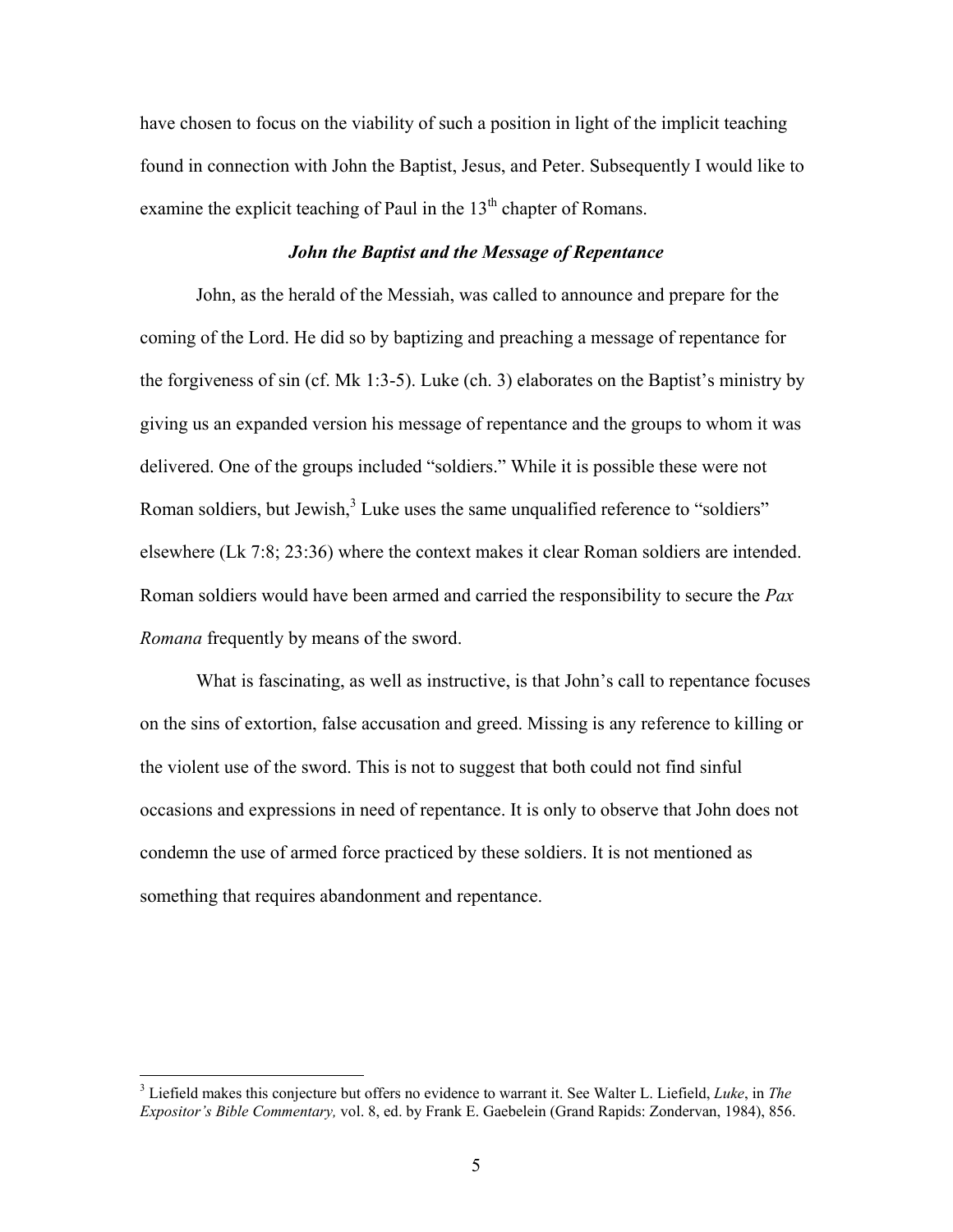#### Jesus and the Commendable Centurion

 We are all familiar with the story of the centurion who approaches Jesus with the request to heal his servant (Mt 8:5-13; cf. Lk 7:6-9). As I read this story in Matthew's gospel I am struck by the literary-theological purpose it holds for Matthew. It comes on the heels of the Sermon on the Mount (cc. 5-7) which serves as Jesus' inaugural sermon, launching his public ministry as the Messiah. While the sermon is patently addressed to the "multitudes" (5:1; 7:28), there is little doubt that the scribes and Pharisees are in that audience (5:20; 7:29) and it is to them that Jesus' harshest words are directed (see 6:1-7; 7:1-23). What is at stake is entrance into the kingdom of God and Jesus describes the kind of faith and life that characterizes it (5:19-20). What is amazing, and no doubt shocking to the Jewish religious leaders, is that a gentile Roman centurion is put forth as the example of "so great a faith" found nowhere else in Israel (8:10) - a faith that will secure entrance into the "kingdom of heaven" and participation in blessings forfeited by Israel because of their unbelief (8:11-12).

 This unprecedented commendation, and the granting of his request (8:13), certainly suggests that this Roman centurion was accepted into God's kingdom, or at the very least seen as a viable candidate for such entrance. Unlike the Baptist, no prescription for repentance is delineated, only the simple command, "go your way," and the pronouncement that his faith had been rewarded. No judgment is placed on his occupation as a soldier or the duties that he regularly performed. Again, it is noteworthy that a centurion in the Roman army is used to illustrate the kind of faith that secures entrance into the kingdom of God.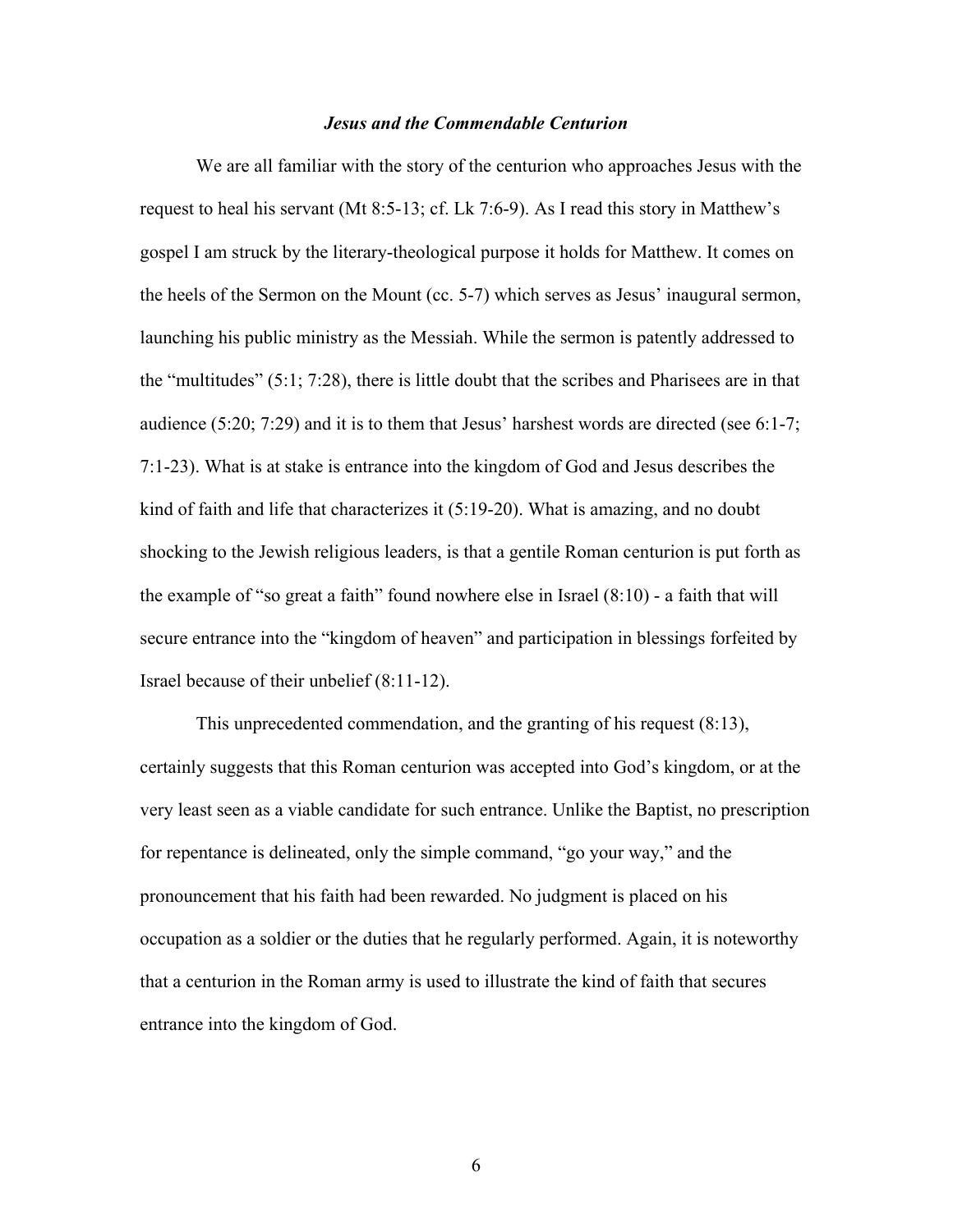## Peter and Cornelius - Acts 10

 If the previous example leaves doubt as to whether the Roman centurion became a "believer," there is none in the case of Cornelius. This prominent military officer is described by Luke in terms that suggest that he was a pious god-fearer who worshipped and prayed to the God of the Jews (10:1-4). Beyond question, his encounter with Peter is one that is divinely orchestrated. He is directed by God through an angelic vision, while Peter is prepared by a vision from the Lord. Moreover, the Spirit speaks to Peter and directs him to go with the men to meet Cornelius (v.19). Peter's vision announces that God is cleansing the Gentiles, language that speaks of their acceptance into the household of God through faith in Christ (cf. Ac 15:9). Upon hearing the gospel preached by Peter, Cornelius and his household are baptized in the Holy Spirit and speak in tongues (v.46), leading Peter to conclude that Cornelius had believed the gospel and needed to be baptized (vv. 47-48). When the Jerusalem elders became disquieted about Peter's actions, his recounting the story of Cornelius' conversion and Spirit-baptism led the Jerusalem elders to the same conclusion (11:1-18).

 What is fascinating is that Peter's preaching, while declaring Jesus to be the crucified and resurrected Lord (10:36-40) and God's universal and eschatological judge (10:42), contains no explicit call to repentance, only the command to be baptized.<sup>4</sup> Moreover, Luke does not indicate Cornelius was called to abandon his military occupation. While arguments from silence are tenuous, it is a silence that has now occurred for the third time! When addressing Roman soldiers, neither John, the herald of

<u>.</u>

 $4$  Although given that Luke mentions repentance in connection with the call to baptism (Ac 2:38), one can assume that the call to repentance is here implied.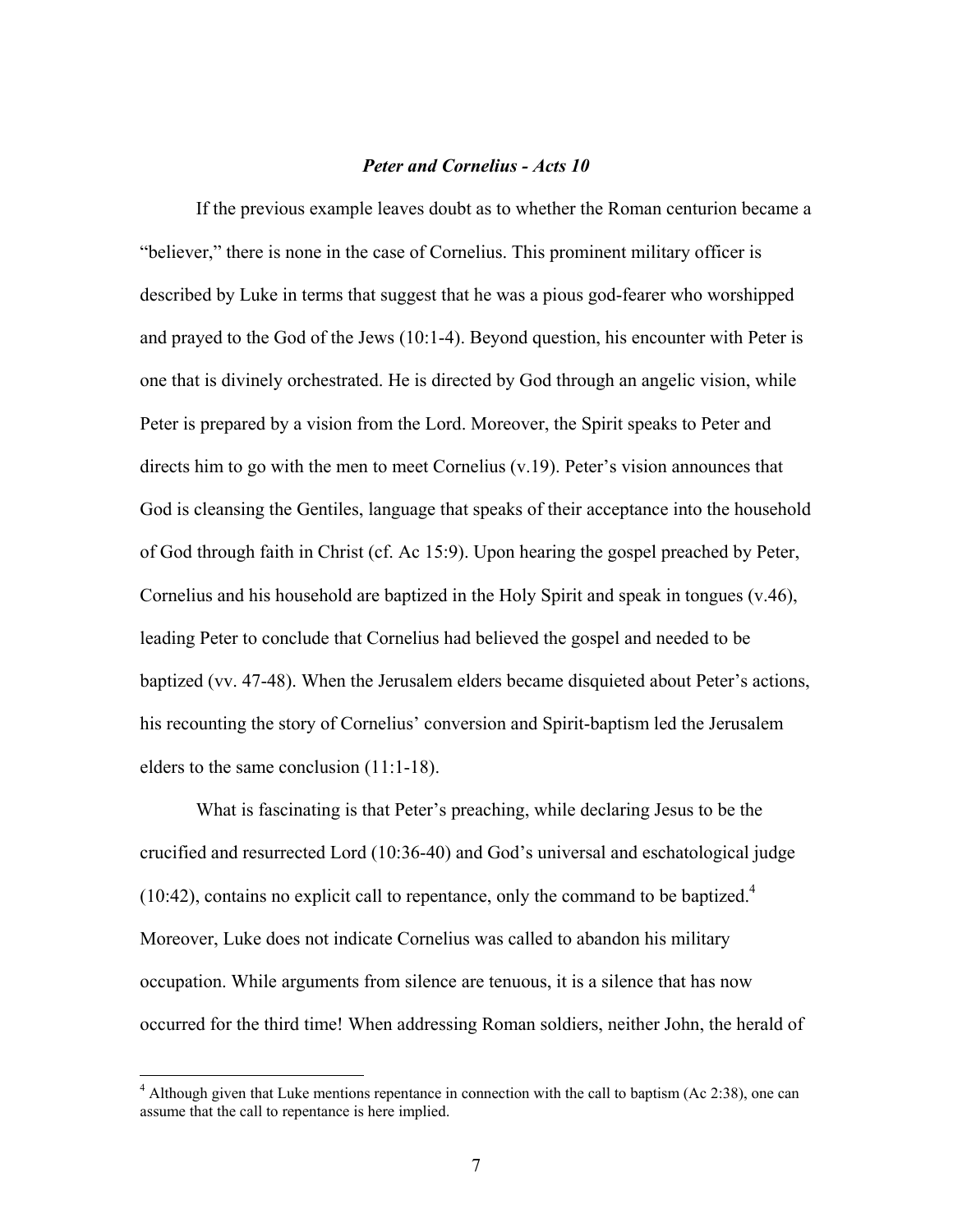the Messiah, who prepared for his coming by preaching a baptism of repentance, nor the Messiah, who announced the advent of God's kingdom and calls for repentance (Mk 1:15), nor Peter, who was God's instrumental agent in the post-Pentecost offering of God's kingdom and salvation to both Jew (Ac 2) and Gentile (Ac 10), call for repentance that required abandoning the vocation of soldiering. One would expect that to be the case if soldiering was inherently immoral and unacceptable to God.

#### Paul the Roman State – Rm 13

 This brings us to our primary focus and to Paul's explicit teaching that addresses our question and perhaps explains why no such calls mentioned above were made. In Romans 13 Paul takes up the relationship of the Church to the state. He has been expounding how those who have come into the body of Christ by faith are to conduct themselves in a variety of contexts, first with reference to the individual believer (12:1- 2), and then within the church, or community of believers (12:3-8). The ensuing series of exhortations (12:9-21) extends beyond the Church to believers' interactions with "all men" (vv 17-18), even those identified as enemies (v. 20) and practitioners of "evil" (vv. 17, 20). It is this latter association that suggests that Paul is expanding the context to include the believer's relationship with society at large. This provides a natural segue to chapter 13, (esp. vv. 1-7) where he takes up the Christian's posture in regard to the state, i.e., civil authority. We should note, as Murray points out, that chapter 13 is not a digression or parenthesis in the section that runs from 12:1-15:13. Paul is still expounding that "good and acceptable and perfect will of God."<sup>5</sup>

<sup>&</sup>lt;sup>5</sup> John Murray, *The Epistle to the Romans*, in the New International Commentary of the New Testament (Grand Rapids: Wm. B. Eerdmans, 1965), 145.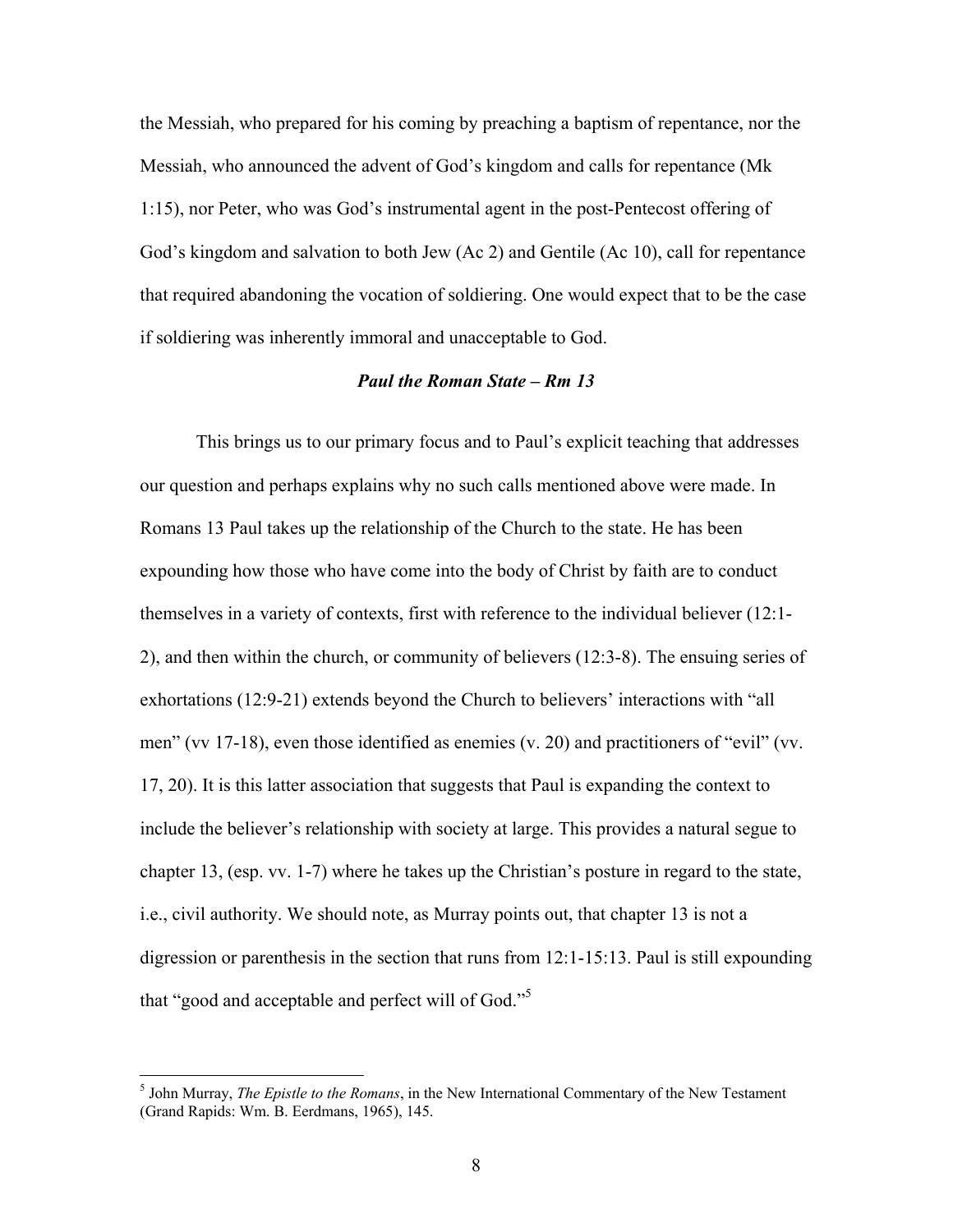For most this chapter is such familiar ground that no detailed exegesis is necessary. However, I will point out what should be patently obvious to those who have done this exegetical groundwork.

#### The state exercises an authority that is derived from God - vv 1-2

The universal call to be in subjection to "governing authorities" ( $\epsilon \xi$ ovo $i\alpha_1 \zeta$  $\hat{\theta}$ περεχούσαις) might well have contained an element of surprise for two reasons. First, how does one enjoin what *is* in reality a fact of life. Rome's authority over its empire was not only entrenched, but virtually unchallenged in the ancient world at this time. Would not this injunction to Roman Christians be somewhat superfluous? What else could they do? Obviously, the form of the imperative ( $\hat{v}$ ποτασσέσθω) can be either middle or passive in voice and take on a number of functions. However, the extended paraenesis being carried out by Paul in chapters 12-15, strongly suggests either a command or exhortation. Moreover, even if the imperative constitutes a positive command (cohortative), the nature of the command contains a reflexive idea. The Roman Christians are to subject themselves to civil authority, that is, to the governance of the state. Their compliance, suggests Paul, must not be coerced, but voluntary!

 What follows no doubt was even more surprising. The reason for their compliance<sup>6</sup> - All authority is derived from God. The use of the preposition  $\sim$ , instead of the more common  $\zeta$  to speak of *source* suggests that Paul has in mind that such authority is a delegated authority with God as the delegating Agent. This is made plainer in the next clause, "and those that exist are appointed (or established)<sup>7</sup> by God."

 $\overline{a}$ 

<sup>&</sup>lt;sup>6</sup> Note the inferential conjunction γαρ.

<sup>&</sup>lt;sup>7</sup> The periphrastic perfect ( $\epsilon \tau \alpha \gamma \mu \epsilon \nu \alpha \iota \epsilon i \sigma \iota \nu$ ) is intensive or consummative and stresses the fact that these authorities occupy a status of being placed there (cf.  $\sim$   $\sim$   $\sim$  ) by God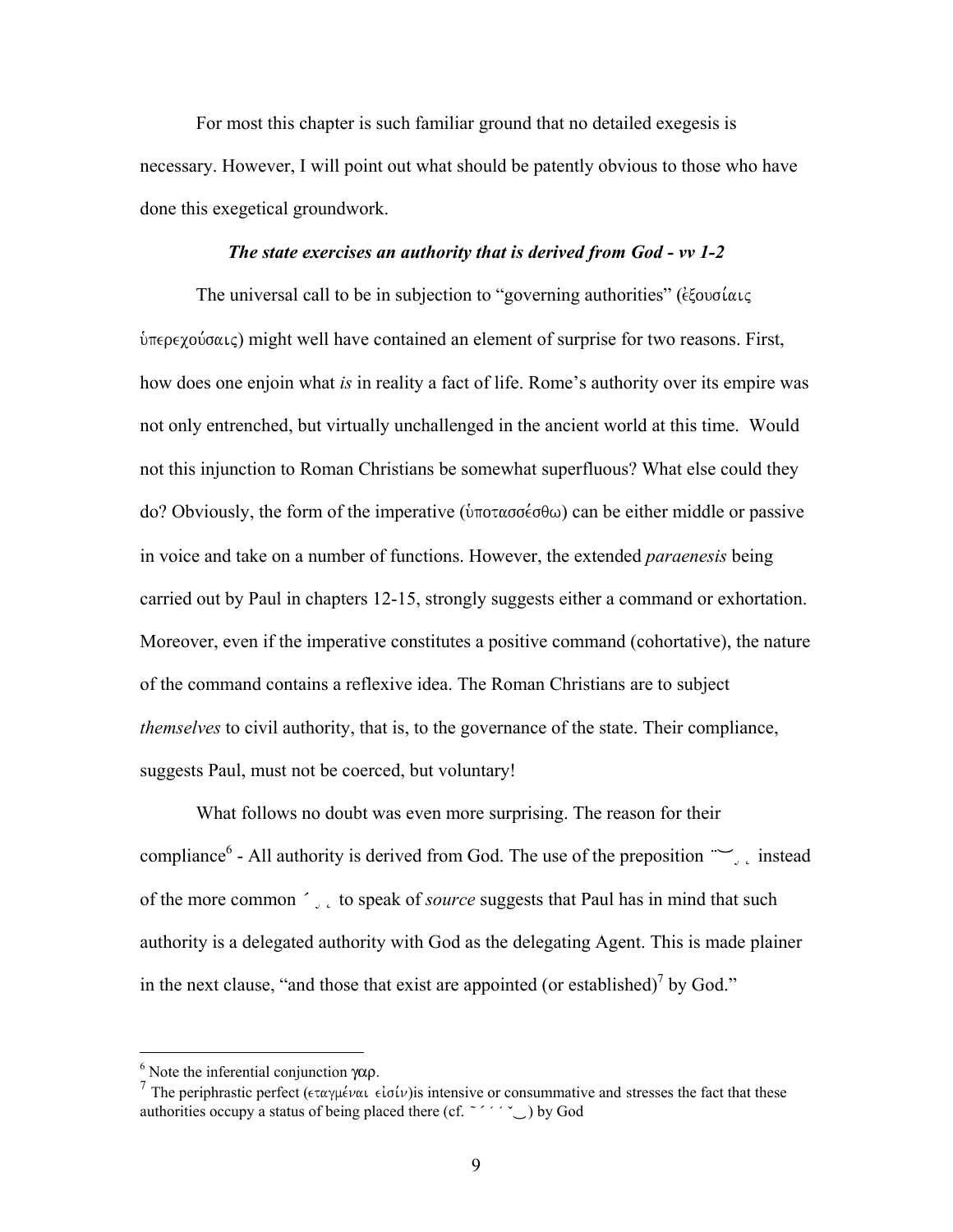From this established fact Paul draws a shocking conclusion. Not only is there an alliance between God and civil authority but an identity such that to defy or resist one is to defy and resist the other. Stated plainly, those who oppose ( $\delta \alpha \nu \tau \tau \alpha \sigma \sigma \delta \mu \epsilon \nu o \varsigma$ ) civil authority have opposed ( $\hat{\alpha} \nu \theta \hat{\epsilon} \sigma \eta \hat{\kappa} \hat{\epsilon} \psi$ ) the authority which is from God ( $\tau \hat{\eta} \hat{\epsilon} \xi$ ougi $\alpha \tau \hat{\eta} \tau$ ou  $\theta \in \{0\}$  and are inviting God's judgment!

 One would not expect, given the long and morally checkered history of the Roman empire, what appears to be an endorsement of a pagan state. But Paul's shocking endorsement is qualified by the divine purpose that lies beneath what seems a most unholy alliance.

# Civil Government and Its Divine Purpose - vv 3-5

 Far from endorsing or approving all the activities and policies of the state, Paul gives the reason behind and a qualification of this ringing endorsement. The "rulers"  $(\alpha\rho\chi\rho\nu\tau\epsilon\zeta)$  who exercise their civil authority under divine auspices do so for a definite and specific purpose. They do so to promote "the good" ( $\tau\hat{\omega}$   $\dot{\alpha}\gamma\alpha\theta\hat{\omega}$   $\ddot{\epsilon}\rho\gamma\omega$ ) and to punish those who practice evil ( $\tau\hat{\omega}$   $\tau\hat{\omega}$  κακόν πράσσοντι). Thus, the law-abiding citizen has nothing to fear from the state which is the "minister ( $\delta \iota \alpha \iota \delta$ ) of God" for good ( $\epsilon \iota \varsigma$   $\tau \delta$ )  $\dot{\alpha}$   $\gamma \alpha \theta$  ( $\dot{\alpha}$ ). If they pursue the good, all they should expect to receive from the state is praise. However, it is the punitive function of civil government that draws more of Paul's emphasis. This is suggested in Paul statement that good citizens have nothing to "fear," inferring that there is a function of civil authority that is *to be feared*. Paul does not leave us in the dark as to the nature of that function. The state, as the "minister of God" has been ordained or appointed to execute "wrath" against those who practice evil (v. 4). As such, it serves the role as God's "avenger" (" $\epsilon$ κδικος") punishing evil doers who threaten to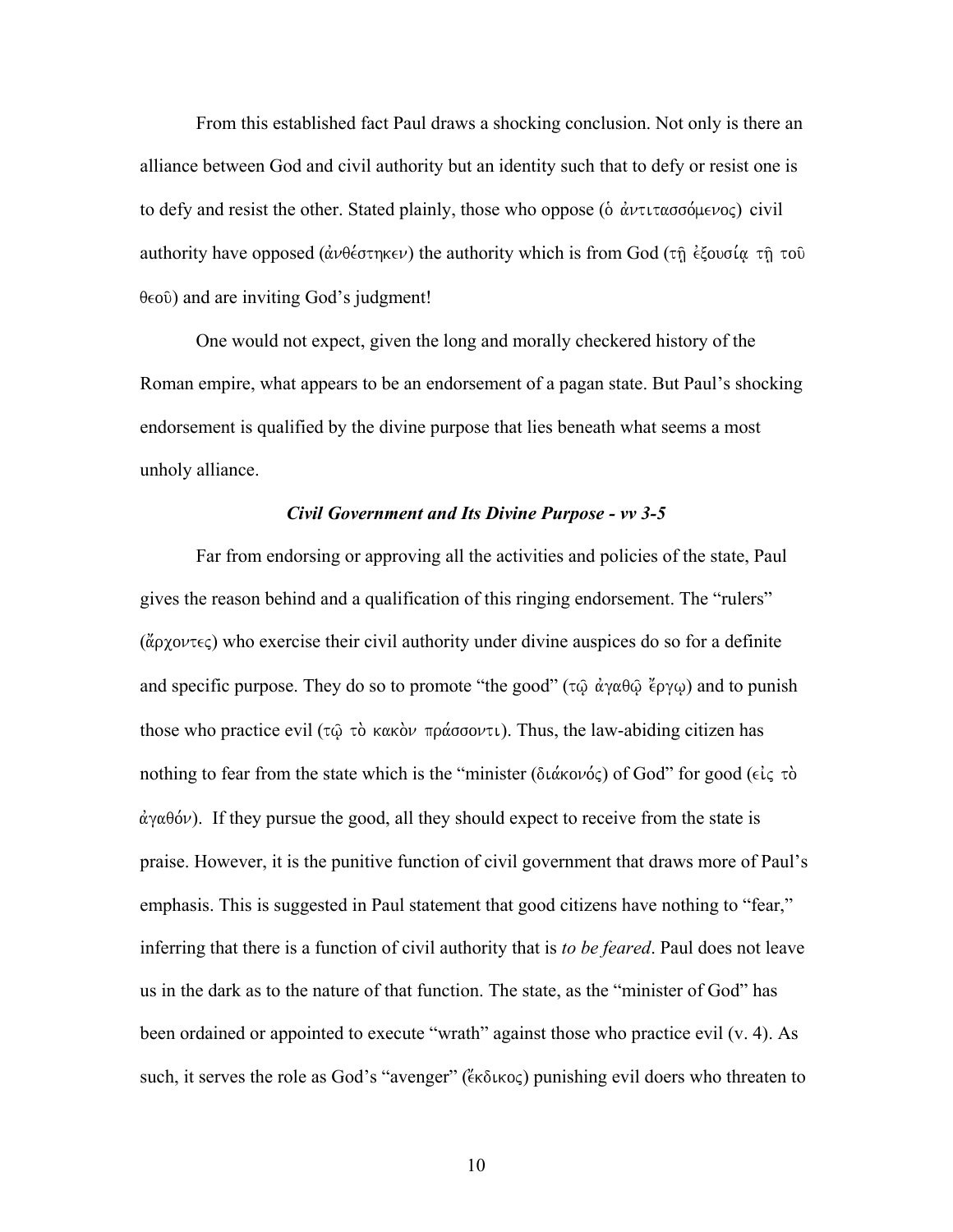disrupt the peace and order of society. Nor does Paul fail to describe the nature of that wrath. It involved the use (bearing) of the sword, an obvious reference to Roman imperium - the power and authority of Rome to execute *ius gladii* (lit. the power of the sword), or capital punishment.<sup>8</sup> We should keep in mind that a cherished value for the Roman empire was the Pax Romana – the peace and order of Roman rule, something which was jealously guarded and imposed with brutal and deadly force if need be. But Paul assures the Roman Christian who stands on the side of good that he has nothing to fear from civil authority (v.3). Nonetheless, an appropriate response is warranted.

## A Christian's Duty to the State: A Dutiful Response – vv 5-7

Paul ends where he began – with an exhortation to be subject to civil authority.<sup>9</sup> Moreover, Christians are to treat and respond to civil authorities as "servants" ( $\lambda \in L^1$  fulfilling their obligations prescribed by the state.<sup>11</sup> Consequently, he is to "render all that is due," including taxes, (or tribute -  $\tau \delta \nu$   $\phi \delta \rho \delta \nu$ ), customs (trade duty -  $\tau \delta$ τέλος), respect or reverence (τὸν φόβον) and honor (τὴν τιμὴν).

# Concluding Question: Can a Christian's duty to the state include going to war?

Paul clearly understood that the function of the state as a minister/servant of God included the suppression of evil by means of the sword. It is undeniable that this involved armed conflict, even to the extent of taking human life. The question remains whether a Christian was contemplated by Paul as participating in this function of the state. I think it

<sup>&</sup>lt;sup>8</sup> See Albert A. Bell Jr. *Exploring the New Testament World* (Nashville: Thomas Nelson Publishers, 1998), 97.

 $9$  This repetition is a rhetorical-literary device known as *inclusio* and is used for emphasis.

<sup>&</sup>lt;sup>10</sup> The cultic association of the cognate noun  $\cdots$ ,  $\cdots$ ,  $\cdots$ , and the fact that this noun is also used of ministers with priestly functions  $($ Cf. Rm 15:16; Heb 8:6), suggests that again Paul is equating the service to these authorities with religious service to God.

<sup>&</sup>lt;sup>11</sup> Obviously Paul does not contemplate those obligations consisting of clearly defined violations of God's law or will. In the latter case, a Christian is to choose civil disobedience. See Ac 5:29.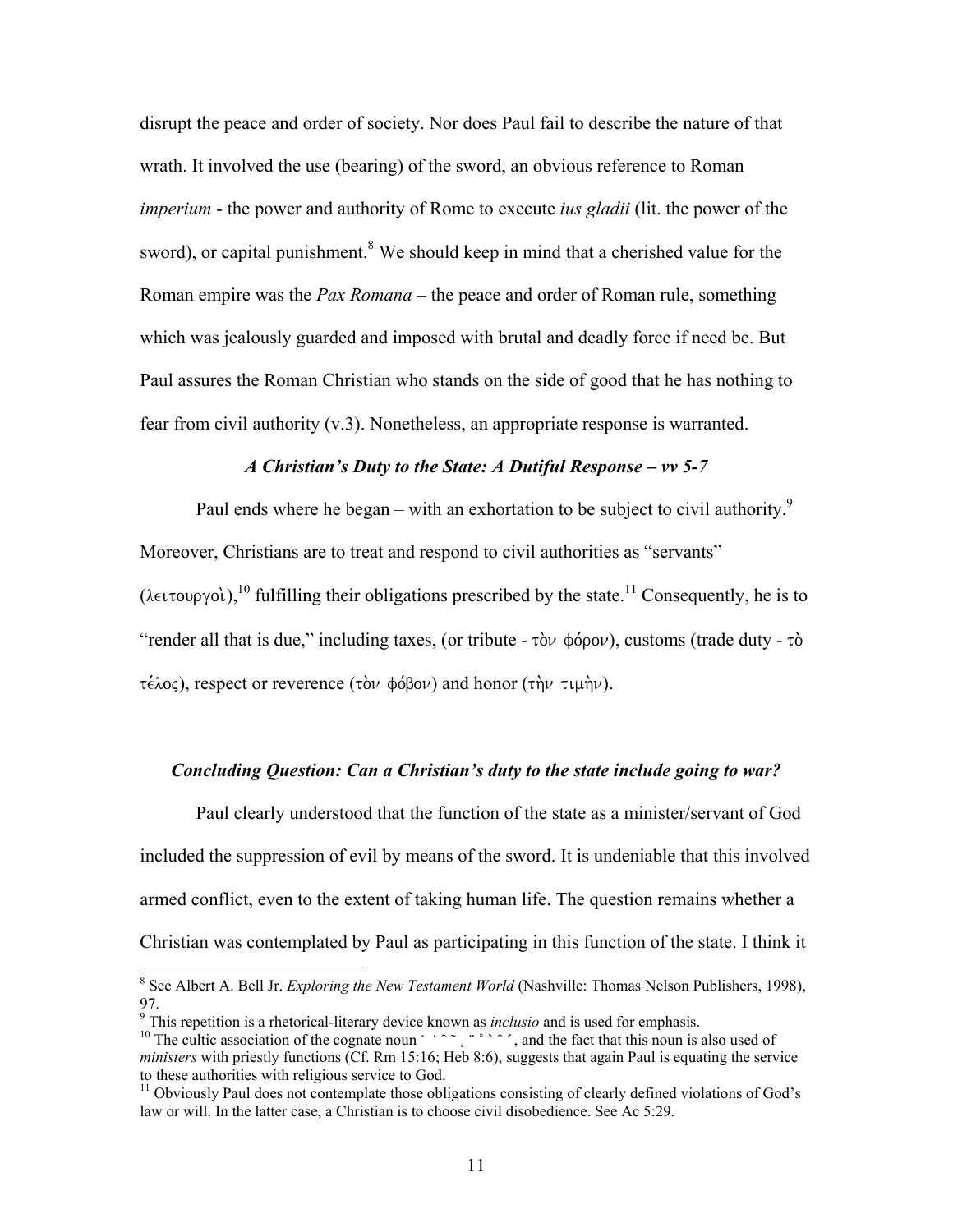is fair to say that if ever Paul was presented with a literary context to deny such participation, this was it. The fact stands that he does *not* here or elsewhere in his writings make such a claim. It seems safe to assume that if Paul held that such participation was forbidden for Christians, he would have made it clear somewhere in his writings. If his testimony in the Philippian letter is credible, Paul's Roman imprisonment not only helped spread the gospel, but became known throughout the whole Praetorium guard (Php 1:13). It is unthinkable that Paul had no converts among that group, and yet no Pauline passage even remotely suggests that such soldiers abandon their present vocation, or refuse to carry out the duties of a soldier because such duties might include wielding the sword of wrath against evil.

What we do observe in the Pauline corpus is a decisively positive portrayal of the "soldiering" through the use of the military metaphor. For example, Epaphroditus (Php 2:25) and Archippus (Phm 2) are called "fellow-soldiers" (συστρατιώτης) with Paul in the work of the gospel. Why could Paul use this metaphor, unless there was something inherently laudatory about the service of a soldier. This is in fact the case. Timothy, Paul's child in the faith (1Co 4:17), is exhorted to suffer hardship "as a good soldier of Jesus Christ (στρατιώτης Χριστοῦ 'Iησοῦ - 2Tm 2:3). Paul goes on to applaud the undivided loyalty of such a soldier, who avoids entanglements in the affairs of every-day life and with single-minded focus seeks to "please the one who enlisted him" (v.4).

But perhaps the most significant contribution afforded by the soldiering metaphor is its parallel with the *via crucis* - the imitation of Christ's willingness to sacrifice his life in the interest of others. Thus, Epaphroditus is commended for his sacrificial service rendered to Paul at the risk of his own life (Php 2;29). Such sacrifice the Lord himself